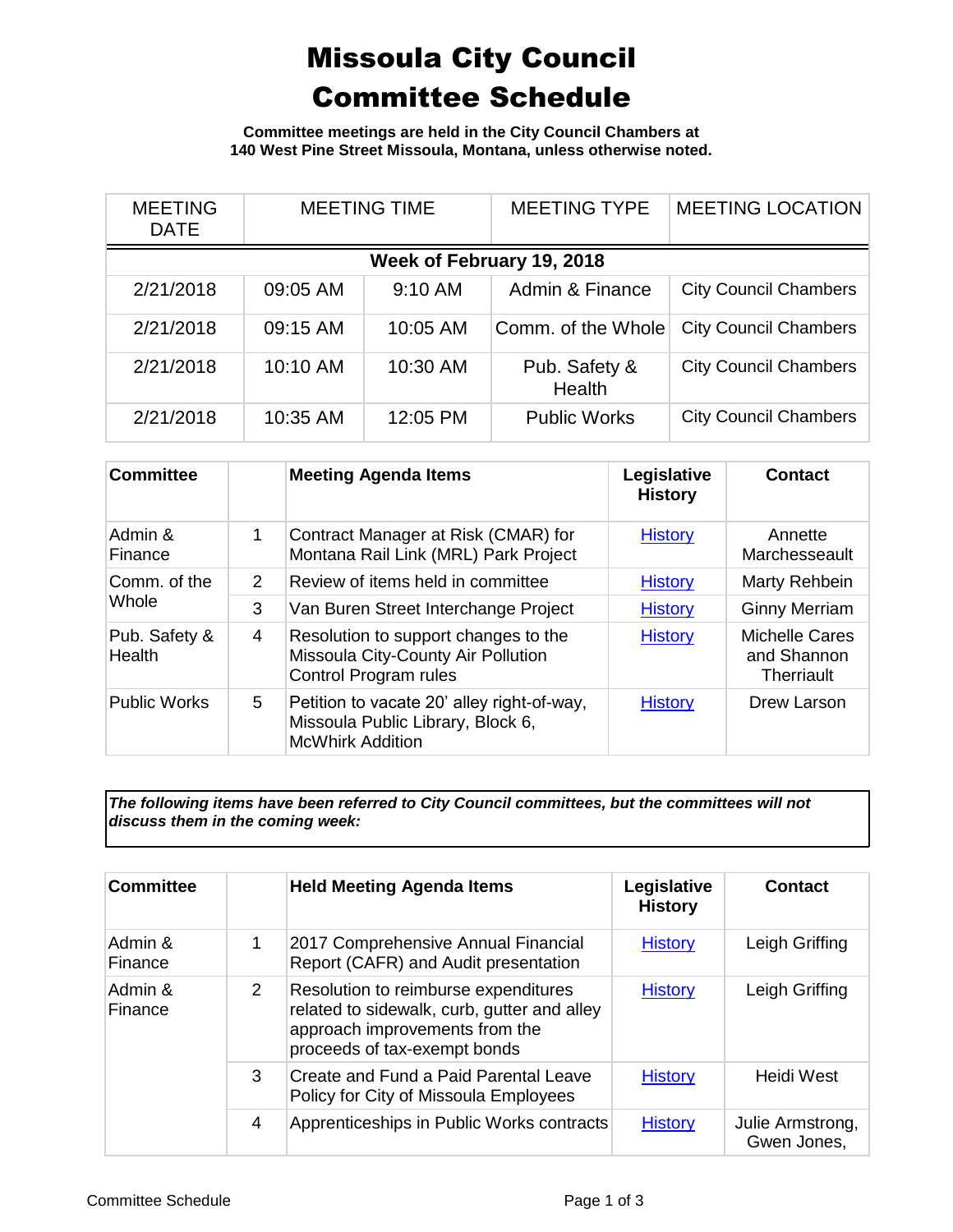## Missoula City Council Committee Schedule

**Committee meetings are held in the City Council Chambers at 140 West Pine Street Missoula, Montana, unless otherwise noted.**

|                            |                |                                                                                                                                                                                                         |                | Bryan von<br>Lossberg                                                                  |
|----------------------------|----------------|---------------------------------------------------------------------------------------------------------------------------------------------------------------------------------------------------------|----------------|----------------------------------------------------------------------------------------|
| <b>Budget</b><br>Committee | 5              | Review budget history and trends                                                                                                                                                                        | <b>History</b> | Leigh Griffing and<br>Dale Bickell                                                     |
| Comm. of the<br>Whole      | 6              | Missoula Economic Partnership Update                                                                                                                                                                    | <b>History</b> | <b>Marilyn Marler</b>                                                                  |
|                            | $\overline{7}$ | Joint meeting with the Missoula County<br><b>Board of County Commissioners</b>                                                                                                                          | <b>History</b> | <b>Michelle Cares</b><br>and Marilyn<br>Marler                                         |
|                            | 8              | FY18 Budget Issue Discussion                                                                                                                                                                            | <b>History</b> | <b>Dale Bickell</b>                                                                    |
|                            | 9              | Missoula Downtown Master Plan<br>implementation committee update                                                                                                                                        | <b>History</b> | Bryan von<br>Lossberg                                                                  |
|                            | 10             | <b>Broadband RFP</b>                                                                                                                                                                                    | <b>History</b> | Bryan von<br>Lossberg                                                                  |
|                            | 11             | <b>Hotel Fox Update Presentation</b>                                                                                                                                                                    | <b>History</b> | Chris Behan                                                                            |
|                            | 12             | Mountain Water Acquisition Update                                                                                                                                                                       | <b>History</b> | Bryan von<br>Lossberg                                                                  |
| Land Use &<br>Planning     | 13             | 44 Ranch Subdivision Phasing Plan<br>Amendment                                                                                                                                                          | <b>History</b> | Mary McCrea                                                                            |
|                            | 14             | <b>Planning Division Work Plan</b>                                                                                                                                                                      | <b>History</b> | Laval Means,<br><b>Planning Division</b><br>Manager,<br>Development<br><b>Services</b> |
|                            | 15             | Update regarding implementation of the<br><b>Tourist Home ordinance</b>                                                                                                                                 | <b>History</b> | John DiBari,<br>Bryan von<br>Lossberg, Gwen<br>Jones                                   |
|                            | 16             | Petition Nos. 9856 & 9857 - Request to<br>Annex Parcel 2 of COS No. 6064, Tract B<br>of COS No. 1153, and Tract 1 of COS No.<br>3462 located South of 44 Ranch<br>Subdivision and North of Mullan Road. | <b>History</b> | Drew Larson                                                                            |
|                            | 17             | MCPB update to the LUP committee                                                                                                                                                                        | <b>History</b> | John DiBari                                                                            |
|                            | 18             | Annexation, (see separate list at City<br>Clerk's Office for pending annexations)<br>(Ongoing in committee)                                                                                             | <b>History</b> | Marty Rehbein                                                                          |
|                            | 19             | Revised Historic Preservation ordinance<br>draft regarding demolition permit                                                                                                                            | <b>History</b> | Gwen Jones                                                                             |
| Pub. Safety &              | 20             | Health Department update                                                                                                                                                                                | <b>History</b> | <b>Michelle Cares</b>                                                                  |
| Health                     | 21             | Missoula Aging Services, Initiatives and<br>Services Update - Susan Kohler                                                                                                                              | <b>History</b> | Gwen Jones                                                                             |
|                            | 22             | Relationship Violence Services Office<br>Update                                                                                                                                                         | <b>History</b> | Jesse L. Ramos                                                                         |